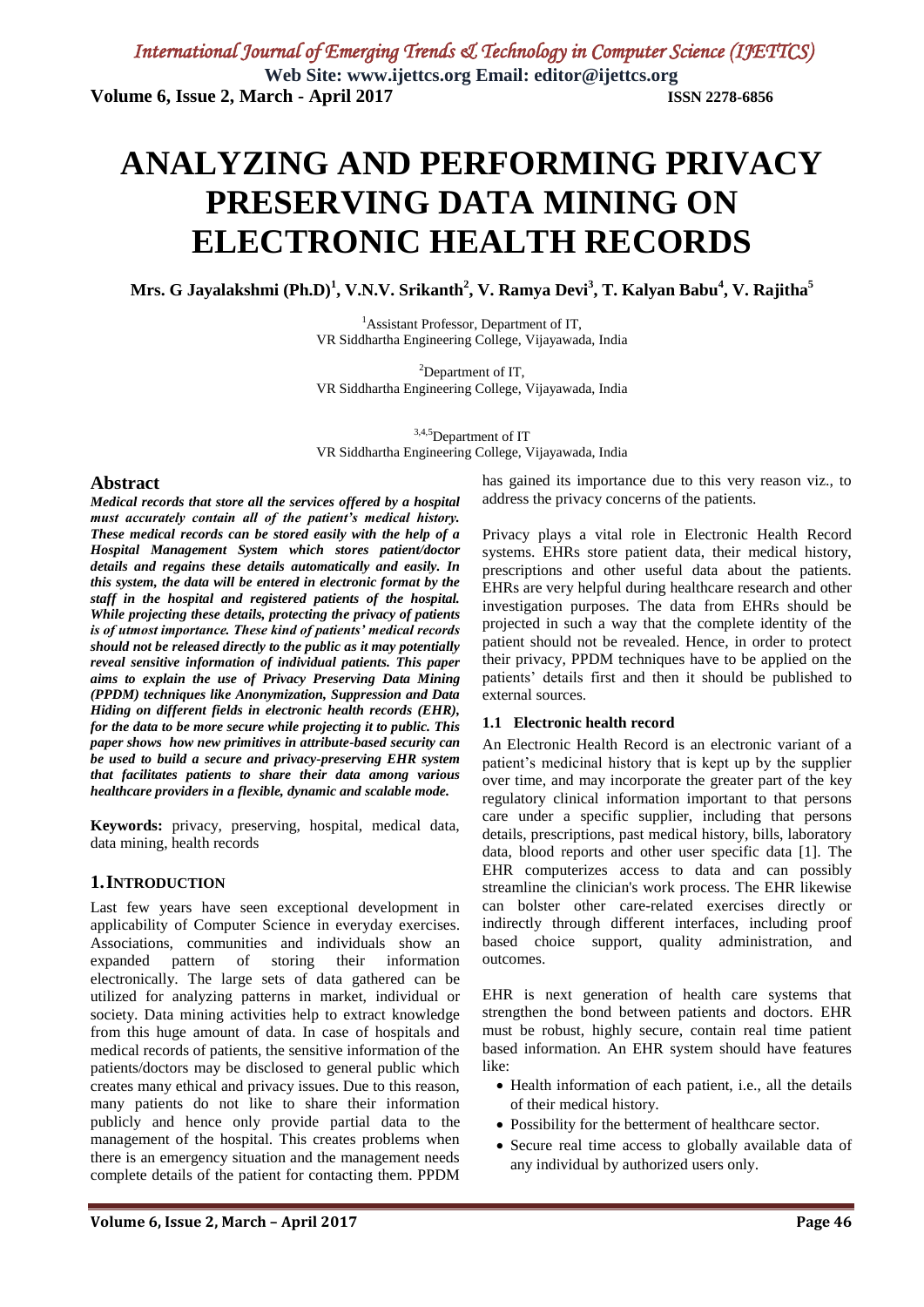**Web Site: www.ijettcs.org Email: editor@ijettcs.org**

## **Volume 6, Issue 2, March - April 2017 ISSN 2278-6856**

• Provide accurate and useful information at any point of time about any individual.

#### **1.2 Hospital Management System**

Hospital Management System (HMS) is a complete, unified information system that is designed to manage major operations of a hospital such as legal, financial, medical, administrative and managerial services [7].



**Figure 1** Components of a Hospital Management System

In manual way of managing the operations of a hospital, it is very difficult to retrieve and to find particular information, like to find out about the patient's history etc. For this the user has to go through various registers. This results in inconvenience and wastage of time. Lot of storage space is also necessary to store all these registers. Changes to any part of information is a hectic task and takes a lot of time and effort. Hospital Management System solves all these problems as it stores all the data electronically. This paper explains about the Hospital Management System developed and maintained for "Samatha Multi-Specialty Hospital based in Mangalagiri, Andhra Pradesh" which previously used to store all the details manually in records and registers. It is a dependable, affordable and efficient system that plays a vital role in the success of a medical centre.

However, medical records are highly personal documents and there are many privacy issues regarding this kind of data such as the extent of third party access to this data and accuracy of the data. Thus, privacy need to be applied such that no information is lost while doing so. There are many methods like anonymization, randomization, attribute removal, aggregation on numerical values, suppression etc. that are applied on these data sets to provide privacy.

#### **1.3. Privacy Preserving Data Mining**

Data mining is the process of extracting useful information by analyzing huge amounts of data and finding hidden patterns in the data. But before data mining tasks are carried out, several methods must be applied to protect privacy of individuals. Privacy Preserving Data Mining (PPDM) is the technique of mining appropriate results without the loss of individual's privacy [8]. PPDM techniques like anonymization, suppression, data hiding

are used in this work to better protect the privacy of the individuals involved in this HMS. These PPDM techniques can be applied while the data is being extracted or after the mining results are obtained.



**Figure 2** Privacy preserving data publishing

#### **2.RELATED WORK**

A detailed literature survey shows that these PPDM techniques are mainly of two types and these techniques are applied at two different levels. These are described as follows:

- Preserving the data at the time of mining process.
- Preserving the private data after the results are obtained and before the results are displayed.

Several algorithms have been used for preserving the privacy of the individual data over the past few years and each of these algorithms have both advantages and disadvantages. These algorithms have been described through the following table: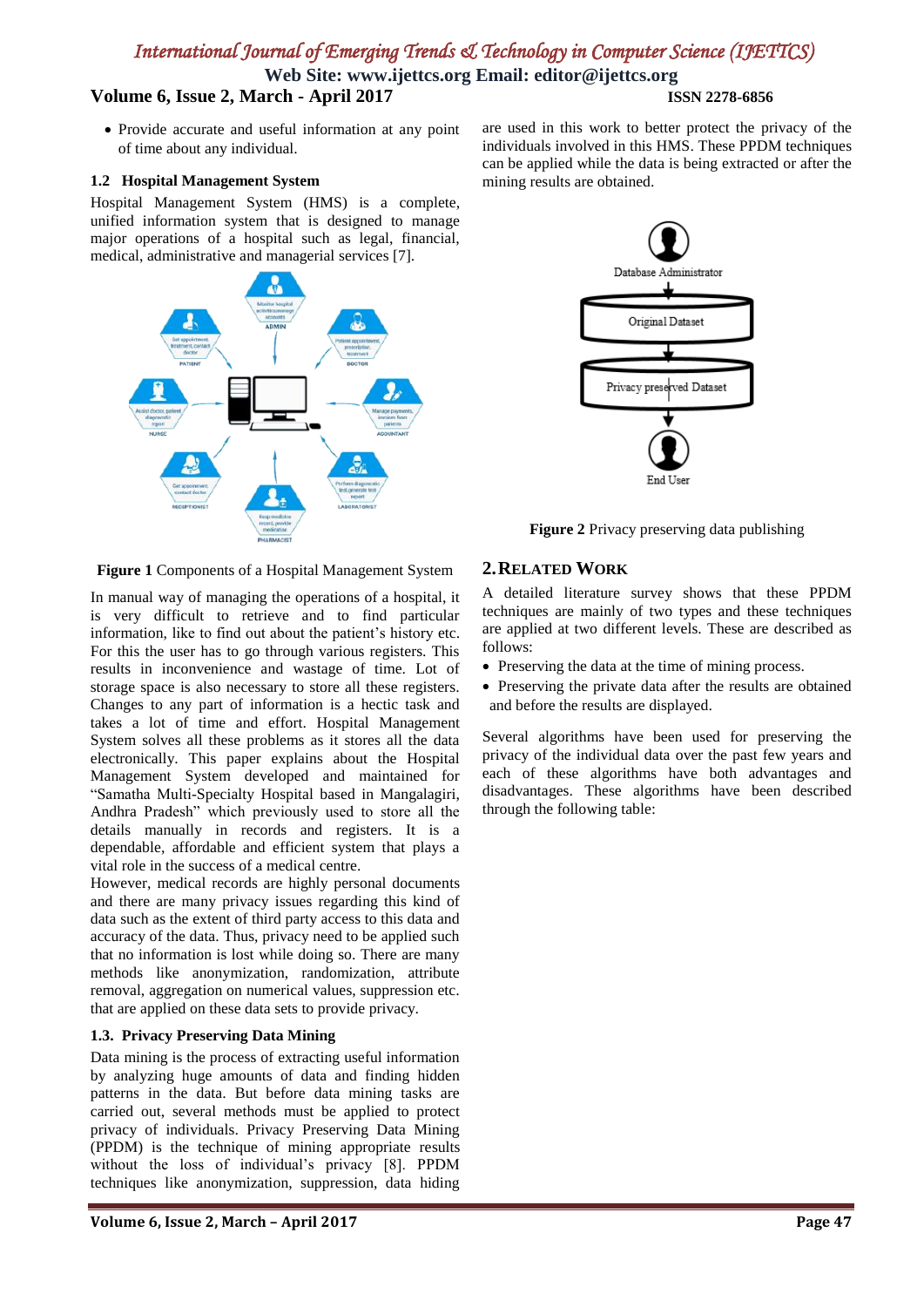**Web Site: www.ijettcs.org Email: editor@ijettcs.org Volume 6, Issue 2, March - April 2017 ISSN 2278-6856**

#### **Table 1:** Literature Survey

Each of these systems have one or more disadvantages which are described through the remarks section.

| Yea<br>$\mathbf{r}$             | <b>Authors</b>                                                              | Paper                                                                                                                                          | Algorith<br>m                                      | <b>Remarks</b>                                                           |
|---------------------------------|-----------------------------------------------------------------------------|------------------------------------------------------------------------------------------------------------------------------------------------|----------------------------------------------------|--------------------------------------------------------------------------|
| 201<br>3                        | A. A.<br><b>AlShw</b><br>aier<br>and A.<br>Z.<br>Emam                       | Data Privacy<br>On E-Health<br>Care System                                                                                                     | Condens<br>ation                                   | Requires<br>to ensure<br>confiden<br>tiality<br>constrain<br>t           |
| 201<br>$\overline{4}$           | Xu,<br>Yang,<br>Tingh<br>uai<br>Ma,<br>Meili<br>Tang,<br>and<br>Wei<br>Tian | A survey of<br>privacy<br>preserving<br>data<br>publishing<br>using<br>generalizatio<br>n and<br>suppression                                   | Generali<br>zation<br>and<br>suppres<br>sion       | Doesn't<br>support<br>partial<br>display<br>of data                      |
| 201<br>$\overline{\mathcal{A}}$ | A <sub>1</sub><br>Hood.<br>C. M.<br>Fung                                    | Privacy-<br>Preserving<br>Medical<br>Reports<br>publishing for<br>Cluster<br>Analysis                                                          | Machine<br>Learnin<br>g by<br>cluster<br>analysis  | Training<br>set<br>should<br>be very<br>large for<br>machine<br>learning |
| 201<br>5                        | Tomar,<br>Divya,<br>and<br>Sonali<br>Agarw<br>al                            | <b>Hybrid Feature</b><br>Selection<br><b>Based</b><br>Weighted<br><b>Least Squares</b><br><b>Twin Support</b><br>Vector<br>Machine<br>Approach | Feature<br>selectio<br>n based<br>least<br>squares | Data is<br>insecure<br>as it is<br>stored in<br>cloud                    |

#### **3.PROPOSED SYSTEM**

Information is to be extracted from the medical reports like Electronic Health Records (EHR) and before publishing this data, it has to be anonymized according to the needs of the user. If original data is directly published without applying PPDM techniques may cause threat to individual privacy.

The proposed software system is a Hospital Management System (HMS) with PPDM techniques applied to the data present in the system. Such a system can be used in any Hospital, Medical Institute, Clinic or any dispensary to get the information about the patients and doctors and this information can be stored for future usage. Patient's details like name, email, address, phone, gender, date of birth, age and blood group are entered electronically by the staff in the hospital such as a receptionist. Whenever a new patient comes up, his information is freshly stored. Each patient will be provided with a unique user name and password

with which he can login to the system and view all his medication history, appointments, prescriptions, bills and reports. These details are however, not visible to unauthorized users and even doctors can only see anonymized data about the patients. PPDM techniques such as Anonymization, Suppression and Data hiding are used in this process to preserve sensitive details of the patient with the help of "ruby" programming language. After applying these techniques, the output will be completely privacy preserved data of the patients and doctors in the hospital.

#### **3.1 Anonymization**

Anonymization is one of the PPDM techniques in which the structure of actual data is maintained while the privacy is not lost [9]. In anonymization, the private part of the data is replaced by a specific value such as a "\*" or "-" or any other symbol or character. The remaining part of the data will be as it was in actual data. In this HMS, this technique is applied on the phone number attribute and it looks as follows:

| <b>Phone Number</b> | Anonymized data |  |  |  |  |  |  |  |  |
|---------------------|-----------------|--|--|--|--|--|--|--|--|
| 9618036096          | 96180*****      |  |  |  |  |  |  |  |  |
| 9124721412          | 91247*****      |  |  |  |  |  |  |  |  |
| 7238036095          | 72380*****      |  |  |  |  |  |  |  |  |

Here we have set the confidentiality constraint to be 50% and hence 50% of the total characters i.e., 5 characters have been replaced by the "\*" symbol as per user's requirement.

#### **3.2 Suppression**

As the name suggests, in this technique the original data is suppressed to limited form. The end user cannot access the original data and can only access the suppressed data. For example, in case of an attribute like address, the entire is not necessary for all the end users. Only the city, which is the last word in the address is essential. Hence, the original addressed is suppressed to show only the name of the city. The suppressed data in this HMS after the application of suppression technique is as follows:

**Table 3:** Suppression

| <b>Address</b>                            | <b>Suppressed Data</b> |
|-------------------------------------------|------------------------|
| <b>S/O VENKATESWARA</b><br>RAO, DOLASNAGE | <b>DOLASNAGE</b>       |
| D/O NATA RAJU,<br>NARASARAOPETA.          | <b>NARSARAOPETA</b>    |
| S/O.SUBANI,<br>MANGLAGIRI                 | <b>MANGALAGIRI</b>     |

#### **3.3 Data Hiding**

In the technique of data hiding, entire attribute fields are hidden from the end user which are considered private. In this HMS, the name and department of the doctor are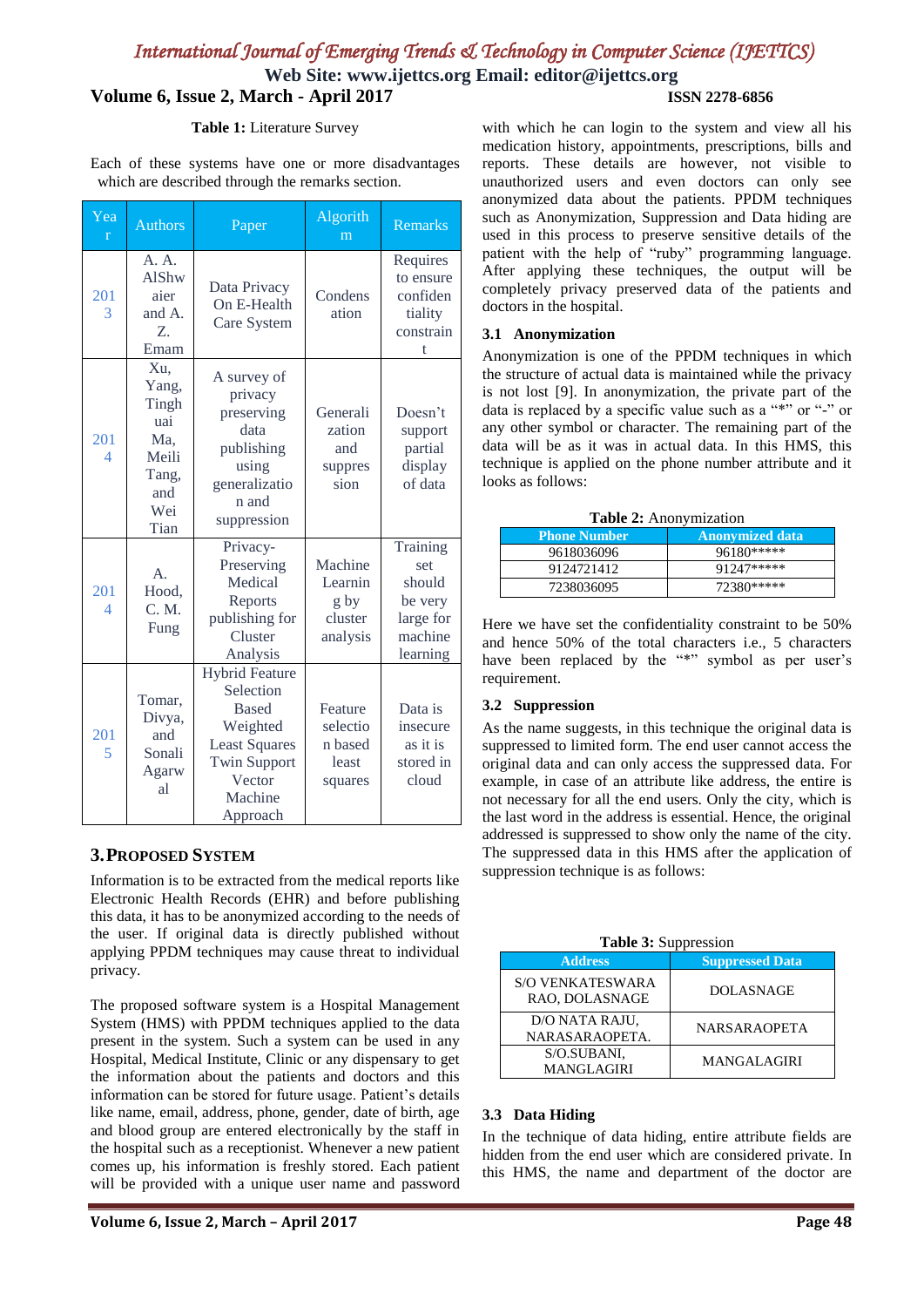**Web Site: www.ijettcs.org Email: editor@ijettcs.org**

# **Volume 6, Issue 2, March - April 2017 ISSN 2278-6856**

sufficient for the patient. Hence all other details of doctor are hidden.

| <b>Table 4: Data Hiding</b> |      |                     |          |           |  |  |  |  |  |
|-----------------------------|------|---------------------|----------|-----------|--|--|--|--|--|
| <b>Name</b>                 | City | <b>Visible Data</b> |          |           |  |  |  |  |  |
| Bindu                       | VJA  | Pediatrix           | Bindu    | Pediatrix |  |  |  |  |  |
| Srikanth                    | VJA  | Dental              | Srikanth | Dental    |  |  |  |  |  |
| Prasad                      | VJA  | ENT                 | Prasad   | ENT       |  |  |  |  |  |

### **4.RESULTS**

This HMS stores patient's records, doctor's records and tests the proposed approach with this data. The dataset contains the name of the patient, email, address, phone number, gender, date of birth, age and blood group. The above techniques have been applied on this data for getting secure data ensuring patient and doctor privacy.



**Figure 3:** Login Screen of HMS

| ╬<br>Ξ                                      |            | Srikara Hospital Management System       |                     |                             |      |            |                       |                   |               |                 |                     |
|---------------------------------------------|------------|------------------------------------------|---------------------|-----------------------------|------|------------|-----------------------|-------------------|---------------|-----------------|---------------------|
|                                             |            | 1 som                                    |                     |                             |      |            |                       |                   |               |                 | Los Out Fr          |
| <b>Wilcome</b><br>θ<br><b>Srikara Admin</b> |            | O Patent<br>Add Patient                  |                     |                             |      |            |                       |                   |               |                 |                     |
| <b>Dation</b>                               |            |                                          |                     |                             | Croy | CSV        | <b>Down PDF Print</b> |                   | <b>Scorek</b> |                 |                     |
| <b>A.</b> Dearmer                           | V)         | v.<br>DOT DRIVE                          |                     |                             |      |            |                       |                   |               |                 |                     |
| A Dotte                                     | ٠<br>Inape | Name                                     | Email               | Address                     |      | Phone      | So c                  | <b>Birth Data</b> | $A$ Cab       | Rood<br>Group   | <b>Oations</b>      |
| A Palon                                     |            | KANNGALA ASHCKSASU                       | sulok@Toppsing.in   | S/O VENNATIONAMIA (MO.      |      |            |                       |                   |               |                 | $/$ Tak             |
| <b>B</b> Next                               |            |                                          |                     | <b>DOLARAUCE</b>            |      | 91839096   | nale                  | 03/08/2029        | 14            | $\overline{A}$  | $x = 0.005$         |
| <b>D</b> Plamack                            | υ          | PUS/PATI MASASALINA                      | pusapa197cousins.in | DO NATA FIAJE, NATIASAFIAS? |      | 998721412  | nde                   | 19/02/2017        | 23            | $\overline{18}$ | $/$ Fdt             |
| A Laboratorial                              |            |                                          |                     | ETA.                        |      |            |                       |                   |               |                 | x Dates             |
| (F) Accountant                              |            | SHAK REHANDERGAM                         | rehera@Teousins.in  | S/O.SLBINI, MAKSLAGIRI      |      | 7258338095 | nzic                  | 03/02/1993        | 23            | $\overline{a}$  | 1.58<br>$x = 0.60$  |
| <b>B</b> Respirated                         |            |                                          |                     |                             |      |            |                       |                   |               |                 |                     |
| <b>B</b> Moritor Hospital                   |            | <b>PSTLLIDLATER</b><br><b>GONTANNAIO</b> | sbhilifoxuins.in    | S/O STEWANNIK, FENTALA      |      | 0010270053 | nate                  | 04/03/7085        | 26 A          |                 | 1.58<br>$x = 0.481$ |
| <b>Distances</b>                            |            |                                          |                     |                             |      |            |                       |                   |               |                 | <b>CONTRACTOR</b>   |



| t<br>$\equiv$                         |                 | Srikara Hospital Management System<br>酉<br>1 dodg |                      |                    |                      |                   |                   |          |           |                    |
|---------------------------------------|-----------------|---------------------------------------------------|----------------------|--------------------|----------------------|-------------------|-------------------|----------|-----------|--------------------|
| <b>Wilcome</b><br><b>K ANANTA RAO</b> | <b>O</b> Patent |                                                   |                      |                    |                      |                   |                   |          |           |                    |
| <b>Districtor</b>                     |                 |                                                   |                      |                    |                      |                   |                   |          |           | <b>Add Patient</b> |
| <b><i>If</i></b> Applitment           | $\mathcal{V}$   | реграде<br>$\overline{a}$                         |                      |                    | CIV<br>Copy          | <b>PSF</b><br>bat | Print             | Seech:   |           |                    |
| <sup>Q</sup> Pencripton               |                 |                                                   |                      |                    |                      |                   |                   |          | Blood     |                    |
| A Palent                              | Image.          | Karna                                             | <b>Court</b>         | Address            | Phone                | Ser               | <b>Dirth Date</b> | $J_{QB}$ | Group     | Ontions            |
| <b>El Bol Alomost</b>                 |                 | KANSALA ASHOKSASU                                 | estok@7cousins.in    | <b>DOLASNAGE</b>   | 96180***             | máx               | 03/08/2009        | $^{4}$   | A         | Azion -            |
| <b>&amp; Bood Bank</b>                | ω               | PUSARID NASASASYONA                               | purepriet/country.in | <b>MARSARKITTA</b> | 913 C <sup>PRA</sup> | role              | 18/07/2017        | 23       | A3-       |                    |
| <b>A</b> Report                       | ٠,              |                                                   |                      |                    |                      |                   |                   |          |           | Adam               |
| 25 Notate                             | ω<br>L.         | SHAK REHAWSEGAN                                   | retenut@ossins.in    | <b>MAKKLAGER</b>   | 72380***             | más               | 03/02/1993        | 23       | $\Lambda$ | Azion v            |
| <b>A</b> Polk                         | 6               | PROJECT ADDITION/DAMAGE                           | striktl'courist in   | <b>RENTALA</b>     | 901020000            | mole              | DANIA/1985        | 95       | A.        | Adam               |
|                                       | U<br>7          | <b>SANK AVEERJAN</b>                              | greeign@reasin.in    | <b>MAKINTAGEL</b>  | 98454****            | make              | 03/18/1998        | 23       | 0         | Adan v             |

**Figure 5:** Details of patients who applied for appointment, with anonymization and suppression, from Doctor Panel

| phpMyAdmin                                          | C Seve boths! S& E bodge situacy obes de E bis plant |                                                  |                                     |                                                                                                                                        |                                  |                    |
|-----------------------------------------------------|------------------------------------------------------|--------------------------------------------------|-------------------------------------|----------------------------------------------------------------------------------------------------------------------------------------|----------------------------------|--------------------|
| $A + 9 = 8$                                         | Ш<br><b>Blows:</b>                                   | M Strocture   SQL A Search 34 Insert   Li Laport |                                     | in Import & Operations N. Triggers                                                                                                     |                                  |                    |
| Record tables).<br>٠                                | Set by kee. None                                     | ٠                                                |                                     |                                                                                                                                        |                                  |                    |
| laboratorial                                        |                                                      |                                                  |                                     |                                                                                                                                        |                                  |                    |
| brenas                                              | $+$ Optima                                           |                                                  | enail                               |                                                                                                                                        | address                          |                    |
| <b><i><u>Institute</u></i></b>                      | $+T +$                                               | v outent name                                    |                                     | <b>DASSWORD</b>                                                                                                                        |                                  | phone<br>508       |
| medicine category                                   | □ /tdt (H Copy @ DNets                               | 1 Patent                                         | pritent life country. In            | cDS3/626703599999532xx485786956603 Managerid                                                                                           |                                  | MATASAS main       |
| message                                             | 216 pl Cory @ Deleve                                 | $2$ Twild                                        |                                     | 4/3/ww5/84/4/4259/w55601890/j/80709 Curtur                                                                                             |                                  | 000000000 male     |
| message thread<br>003                               |                                                      |                                                  |                                     |                                                                                                                                        |                                  |                    |
| mice<br>noisbaré                                    | ■ 2Lの N Coy 白 DNtt                                   | 3 KMAGALA<br><b>ASISSION</b>                     | ashoi@Tousdas.in                    | c16(3)1:2d792459201163ccc4657454b3cb83                                                                                                 | 30<br><b>VENGGLSVING</b><br>R/O. | 9700096 map        |
| $018+$<br>patent<br>растит                          |                                                      |                                                  |                                     |                                                                                                                                        | <b>DURAHA</b>                    |                    |
| pharmacist<br>precipien                             | Fill 3 Core @ Delete                                 | 4 PIEAPATI<br>NASASAIVILA                        | puseed@lenorocin                    | d1378/69/2015/09/06/apr/67686463                                                                                                       |                                  | 50-02:40 max       |
| receitionst                                         | / Edi § LCory @ Delais<br>Ħ                          | 5 SHAIK<br><b>FIFHANARFOAM</b>                   | www97ozaincin                       | c36137626792459(260763ccw44574a5b5ab03                                                                                                 |                                  | 7238136355 main    |
| <b>HELL</b><br>cettras                              | JEdi NiCory & DNot                                   | <b>S PATILURI ASHI</b><br><b>GONTHRIAK</b>       | 10097cousins.in                     | <b837c2d792499f28f763ccc44674z9b5zb03< td=""><td></td><td>9010276957 main</td></b837c2d792499f28f763ccc44674z9b5zb03<>                 |                                  | 9010276957 main    |
| altranta both<br>a/counce.tsl                       | □ /td にCox ● DNts                                    |                                                  | / SHAK AWLERIAN ameeter(B/couchs.in |                                                                                                                                        |                                  | 9689432/06 main    |
| a7cource world2<br>alcouzce volid<br>arcource up/12 | Phil 31 Cox 2 Delete                                 | <b>8 SHAK BITERIA</b><br>FECUL                   | cinem@lessirx.in                    |                                                                                                                                        | 00<br>SHATAHAN                   | 5/63(6035 liente)  |
| alemann unit)<br>$\frac{2}{3}$ -) атомиц чо7А       | <b>But A But Copy @ Dalate</b>                       | 9 TANNERU SIRISHA                                | tatraru97cosite.in                  | <b4376247924591260763cce44574a5b5ab03< td=""><td><b>CUNTUR</b></td><td>7749432706 formals</td></b4376247924591260763cce44574a5b5ab03<> | <b>CUNTUR</b>                    | 7749432706 formals |
| alcounts webbl<br>a7cousco_uo952                    | J J Lot 14 Cory & Delett                             | 12 PHALARYT<br>6/1/331R                          | constants/cousing.in                | c317332d79249928f763ccc4467428b3zb83                                                                                                   | MV.<br><b>SIV-KUNS</b>           | 149906425 female   |
| Distanced as a shares                               | 41, 83, 6<br><b>MAGA</b>                             |                                                  |                                     | ALCO DOMESTIC AND A REPORT OF A 49-YEAR-OLD FEMALE.<br>440333333499                                                                    |                                  |                    |

Figure 6: Details of all patients in backend database



**Figure 7:** Details of all doctors, without data hiding, from Admin Panel

| Ξ                                                   | Srikara I lospital Management System<br>ø<br>A priver |                   |         |                                  |  |  |  |  |
|-----------------------------------------------------|-------------------------------------------------------|-------------------|---------|----------------------------------|--|--|--|--|
| <b>Witcoms</b><br><b>VUYYALA</b><br><b>ANASURYA</b> | $Q$ Doctor                                            |                   |         |                                  |  |  |  |  |
| <b>Q</b> Dattord                                    | реграда<br>11<br>٧                                    |                   | Cay CBV | <b>Boot</b> PDF<br>Pint<br>Seech |  |  |  |  |
| <b>Z</b> Applitment<br>ÿ                            | Image                                                 | $A$ <b>Rama</b>   |         | Department                       |  |  |  |  |
| <sup>0</sup> Pencipion                              | y                                                     | Doctor1           |         | Cardidopy                        |  |  |  |  |
| A Donor                                             | 8                                                     | KANAKTA RAD       |         | <b>Factoris</b>                  |  |  |  |  |
| <b>6 Bootbank</b>                                   |                                                       |                   |         |                                  |  |  |  |  |
| <b>A Admit History</b>                              | 8                                                     | PBNDJ             |         | <b>Roburn</b>                    |  |  |  |  |
| <b>Openin Hory</b>                                  | ြ                                                     | VOIAADRAMTH       |         | Gravaica                         |  |  |  |  |
| 目 indo                                              |                                                       |                   |         |                                  |  |  |  |  |
| a Nosee                                             | 8                                                     | <b>K SFIKANTH</b> |         | Dontal                           |  |  |  |  |
| A Polis                                             |                                                       | G LAXIMA PRASAD   |         | PIT                              |  |  |  |  |

**Figure 8:** Details of all doctors, with data hiding, from Patient Panel

#### **5.CONCLUSION**

A HMS has been built for a multi-specialty hospital. It has the problem of exposing patients' private data. This problem was overcome by applying 3 PPDM techniques on the data preserved in this system to protect the privacy of the patients of the hospital. This system can also be used in dispensaries, clinics, medical institutions and many